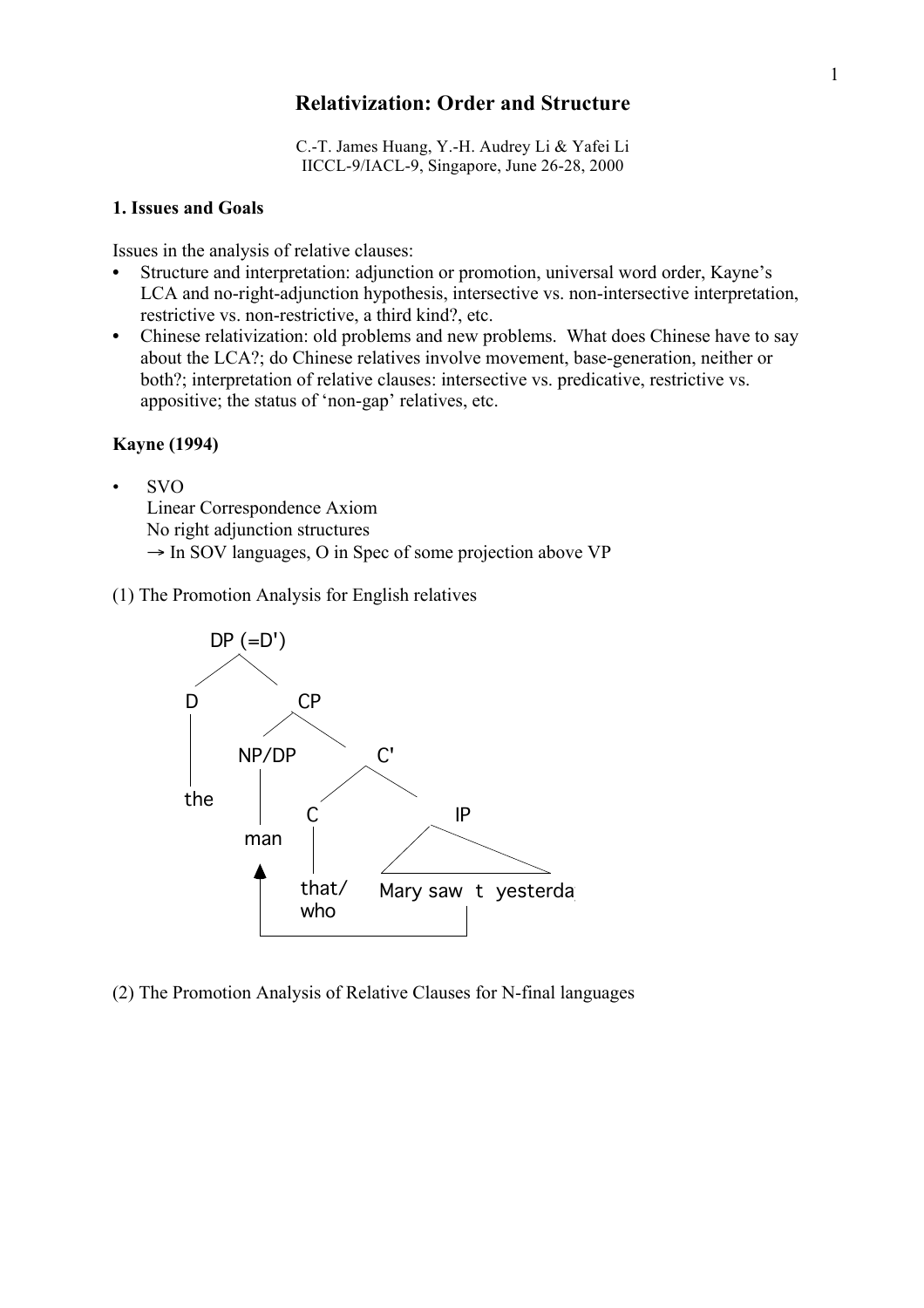

Arguments against Promotion Kaynean style

- DP/NP distinction and conjunction
- similarities with prenominal adjectives
- *2.1. Adjunct Relativization (vs. Topicalization)* (see Ning 1993)
- (1) a. \*zhe chechang, ta bu xiu che. this garage he not fix car This garage, he does not fix cars.
	- b. \*nage yuanyin, ta meiyou canjia kaihui. that reason he not join meeting That reason, he did not participate in the meeting.
	- c. \*nage fangfa, he xiu hao le wo-de che. that way he fix well LE my car That way, he fixed my har.
- (2) a. ta bu xiu che de chechang he not fix car DE garage The garage where he does not fix cars
	- b. ta meiyou canjia kaihui de yuanyin he not join meeting DE reason The reason he did not participate in the meeting
	- c. ta xiu hao le wo-de che de fangfa. he fix well LE my car DE way The way he fixed my car.
- (3) a. zai zhe chechang, ta bu xiu che. at this garage he not fix car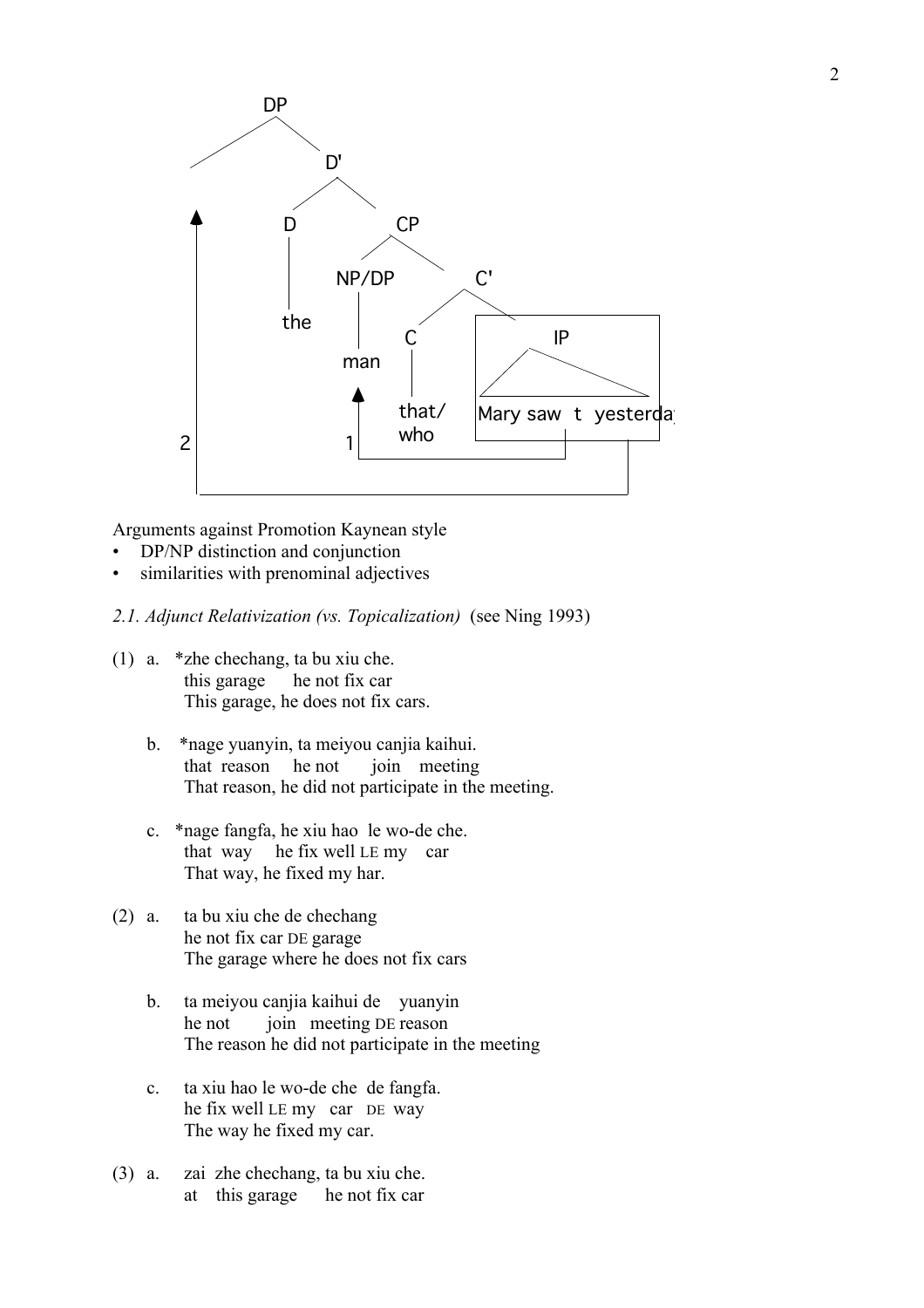At this garage, he does not fix cars.

- b. yinwei zhege yuanyin, ta meiyou canjia kaihui. because this reason he not join meeting Because of this reason, he did not participate in the meeting.
- c. youg nage fangfa, he xiu hao le wo-de che. with that way he fix well LE my car In that way, he fixed my har.



- (6) a. Long-distance adjunct relatives zhe jiu shi [wo tingshuo [ta xiu hao nabu che]] de chechang this is I heard he fix well that car DE garage This is the garage where I heared that [he fixed the car  $e_i$ ].
	- b. Island effects

\*zhe jiu shi [wo xihuan [xiu-le nabu che de ren]] de chechang this is I like fixed that car DE person DE garagae \*This is the garage where I like the person [who fixed the car  $e_i$ ].

- The adjunct relatives involve movement of Null Operator (wh-operator, cf. below) of PP category. Such relatives cannot be derived under the head-promotion analysis. (Head promotion would be ruled out by P-stranding prohibition, just as the ungrammatical adjunct topic structures show.)
- *2.2. Subject-Object Asymmetries and Island Constraints*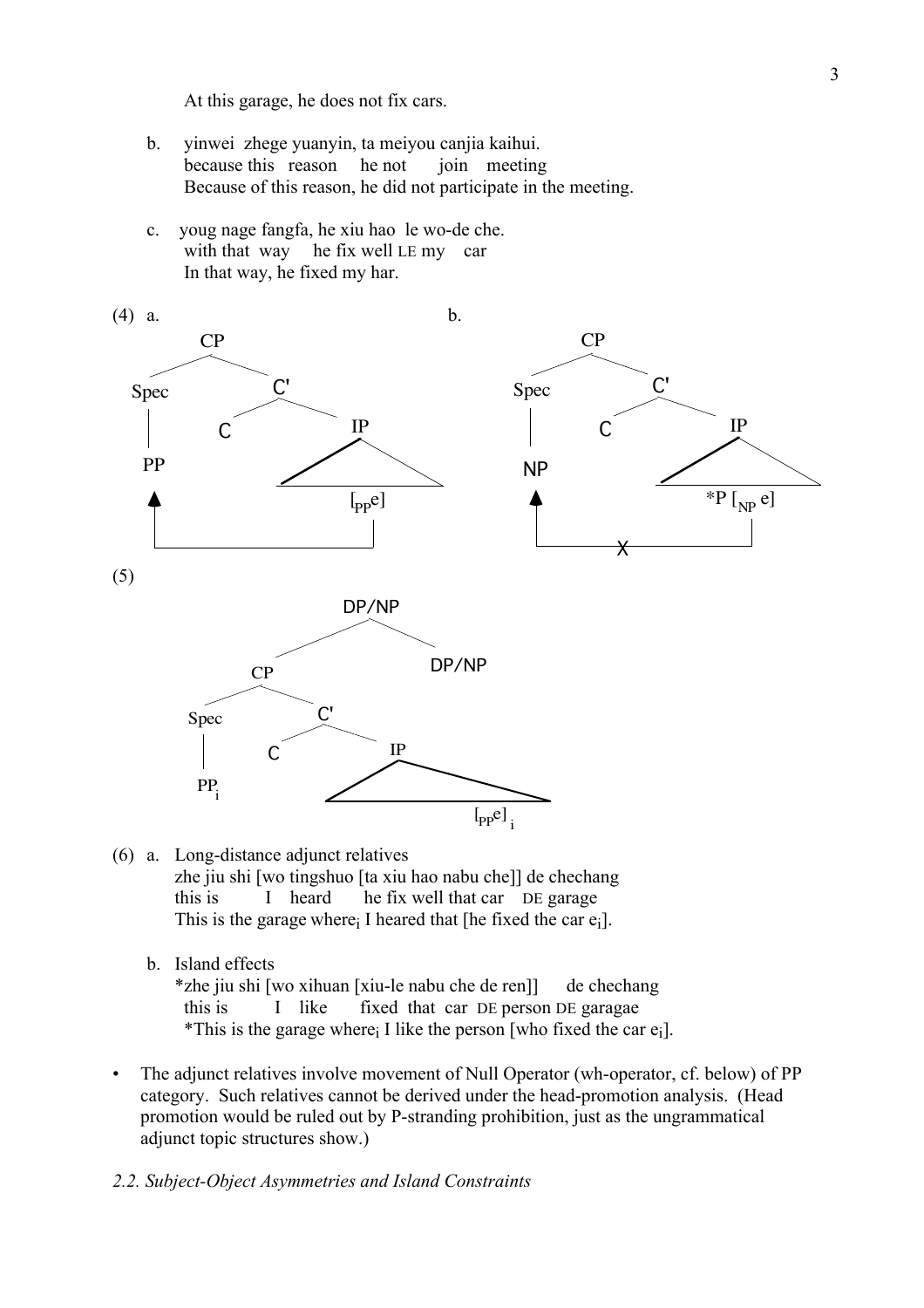- (7) a. Zhangsan, [e chang ge de shengyin] hen hao ting. Zhangsan sing song DE voice very nice hear Zhangsan, the voice with which [e] sings is good.
	- b. \*Zhangsan, wo zui xihuan [e chang ge de shengyin]. Zhangsan I most like sing song DE voice Zhangsan, I like the voice with which [he] sings.
	- c. Zhangsan, [e chang ge shengyin], wo hen xihuan. Zhangsan sing song voice I very like Zhangsan, the voice with which [he] sings, I like.
- (8) a. [[e chang ge shengyin]hen haoting] de neige ren ... zou-le The person such that the voice with which [he] sings is good ... has left.
	- b. \*[wo zui xihuan [e chang ge de shengyin]] de neige ren ... zou-le. The person such that I like the voice with which [e] sings ... has left.
	- c. [[e chang ge shengyin] wo hen xihuan] de neige ren ... zou-le. The person such that the voice with which [he] sings I like ... has left.
- (9) Generalized Control Rule (Huang 1984, inter alia) Coindex a Pro with the closest nominal element. (cf. Hu and Pan 2000: the GCR should be relativized to pragmatic considerations.)
- (10) a. Zhangsan, [piping e de ren] hen duo. Zhangsan, people who criticize [him] are many.
	- b. \*Zhangsan, wo renshi hen duo [piping e de ren] Zhangsan I know many people who criticize [him].
- (11) a. na-ben shu, [kan bu dong e de ren] hen duo. That book, people who don't understand [it] are many.
	- b. na-ben shu, wo renshi hen duo [kan bu dong e de ren]. That book, I know many people who don't understand [it].
- (12) a. Zhangsan, wo bu xihuan. Zhangsan, I don't like.
	- b. wo tingshuo Lisi zui xihuan e de na-ge ren . . . The person who I heard that Lisi likes most . . .
- *•* Corollary 1: The Move strategy must be an available (for those cases obeying island constraintns).
- *•* Corollary 2: The Pro strategy plus Merge Head must also be available (for those exhibiting apparent island violations). Such constructions cannot be generated under the head-promotion analysis.
- *2.3. "Resumptive Wh-Phrases"* (see Ning 1993)
- (13) a. ta zenme xiu che de fangfa, meiyou ren xiaode. he how fix car DE method nobody knows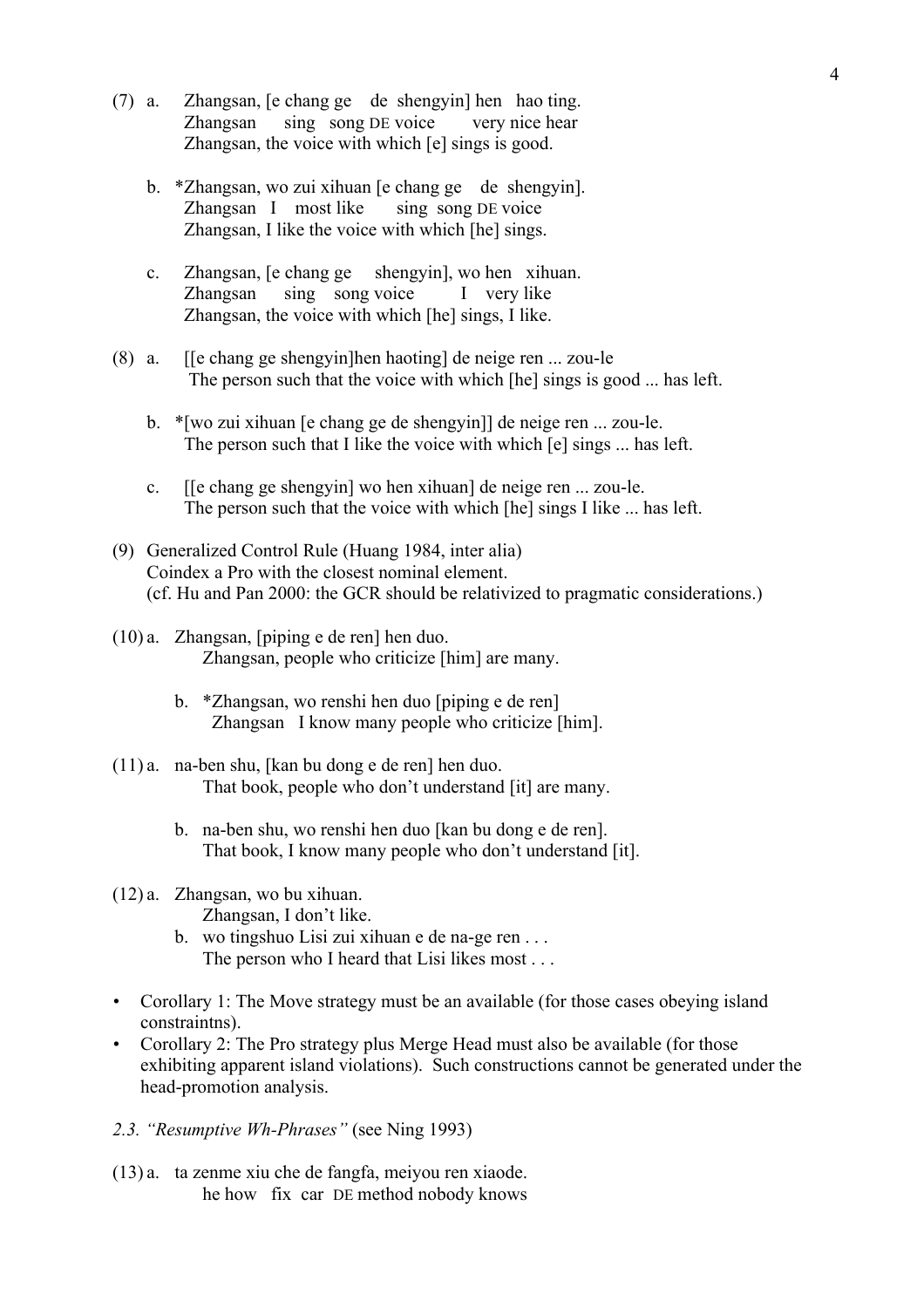The way (how) he fixed the car, nobody knows.

b. zhe jiushi [ta weishenme meiyou lai] de yuanyin. this is he why not come DE reason This is the reason why he did not come.

(14) Long Distance "Wh-resumptives":

- a. zhe jiushi [ta juede [ni yinggai ruhe/zenme xiu che] de] fangfa. this is he feel you should how fix car DE method The is the method (how) he feels you should fix the car.
- b. zhe jiushi [women yiwei [ta weishenme meiyou lai] de] yuanyin. this is we think he why not come DE reason This is the reason why we think [he did not come e].
- (15) Island effects:

\*zhe jiushi [ruguo ta weishenme chi dao, ni jiu bu gaoxing] de yuanyin. this is if he why late come you then not happy DE reason This is the reason x such that you will not be happy if he arrives late because of x.

- The 'wh-resumptives' exhibit the property of traces
	- $\rightarrow$  Copy + merge = movement (without subsequent deletion of the tail)
	- $\rightarrow$  wh-resumptive is not a resumptive pronoun, but equivalent to a 'trace'
	- $\rightarrow$  the 'moved' operator is a wh-operator [but -O]; possibly moved features
	- $\rightarrow$  these constructions are not derivable by promotion
- The 'wh-resumptives' do not occur with *who, what, where, when*.
	- $\rightarrow$  Why should this be the case?
	- $\rightarrow$  DP/PP operators; objectual vs. non-objectual

#### *2.4. Conclusion:*

- *•* Evidence for operator movement
- Evidence for operator being [+wh]
- *•* Evidence for merging head and the pro-identification strategy
- Evidence against Promotion in some cases

### **3. The Status of Non-Gap Relatives**

#### *3.1. The Interpretation of Relatives*

- Intersective vs. predicative modification
- So-called "restrictive vs. appositive" in Chinese: basically the intersective kind
- The role of an operator and non-vacuous quantification

## *3.2. Non-gap Relatives*

(16) a. ta chang ge de shengyin hen haoting he sing song DE sound very good to hear The sound of his singing songs is very good to hear.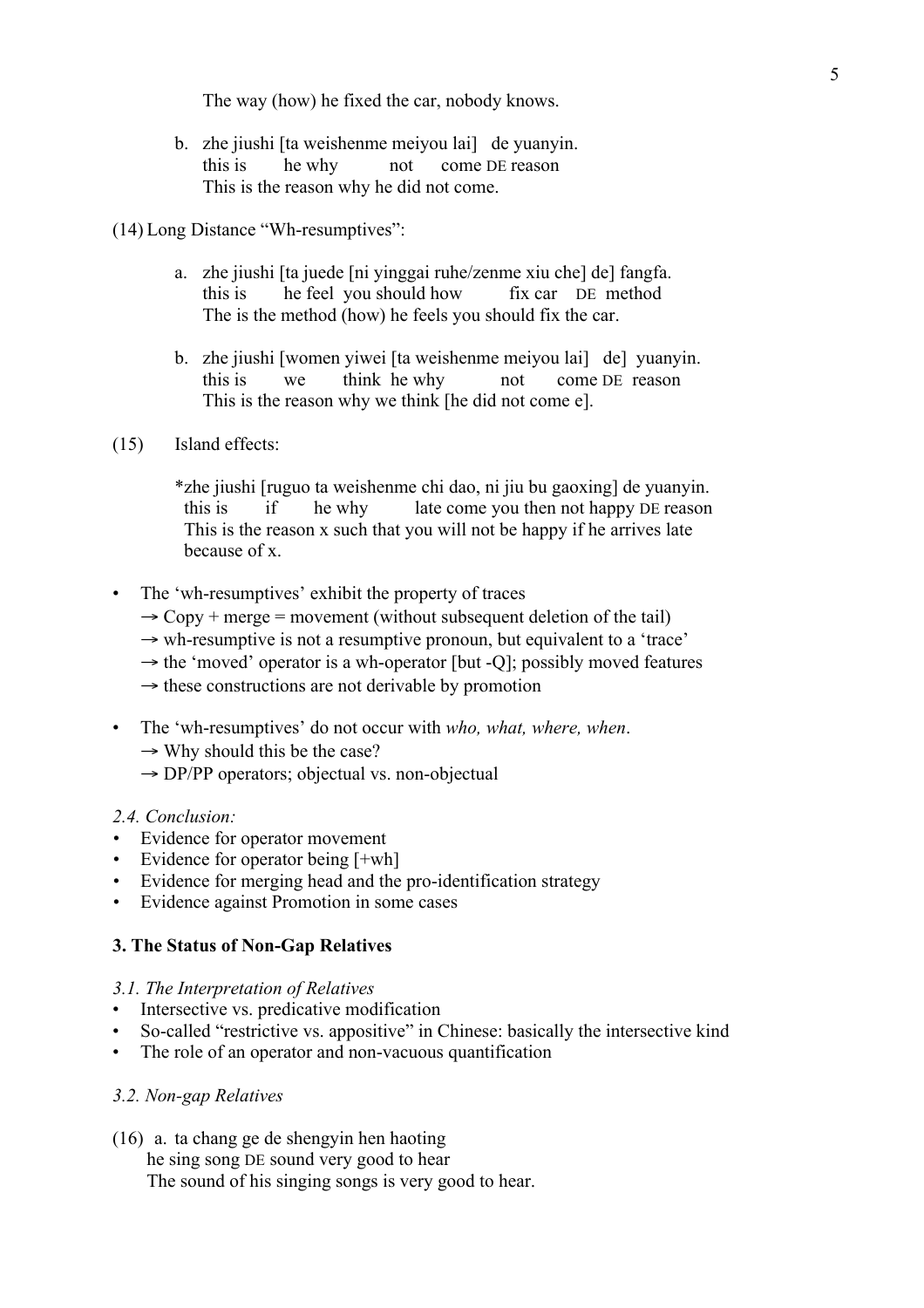b. ta kaoshi de jieguo hen bu lixiang. he exam DE result very not ideal The result of his taking the exam was very unsatisfactory.

 c. ta zuo-e de houguo ling ta houhui. he do-evil DE result cause him regret The consequence of him doing evils caused him to regret.

 d. ta sha ren de jiama kai-de tai lipu le. he kill people DE price offer too outrageous His asking-price for killing people is too outrageous.

 e. xingqi tian yizao keyi hui jia de qianti. sunday early can go home DE pre-condition The precondition that we be able to leave early on Sunday...

(17) Gaplessness and no movement:

 $\rightarrow$  No long-distance dependency, no island effects:

a. \*zhe jiushi wo tingshuo ta chang ge de shengyin. this is I heard he sing song DE sound This is the sound that I heard that he sang songs. ≠the sound of singing songs

b. \*zhe jiushi wo zhidao ta zuo-e de houguo. this is I know he do-bad DE consequence This is the consequence of my knowing that he did evils.  $\neq$ the consequence of doing evils

(18) Are these gapless relatives?

- *•* What's the interpretation? Intersective/predicative?
- Proposal: these are structures of complementation, not of modification
- Nouns like consequence, price, condition, consequence are *relational nouns* with argument places to be saturated. The so called gapless relatives are in facts complements that saturate these argument places. Compare also *girl* (non-relational) with *companion* or *partner* (relational):
	- a. \*ta tiao wu de guniang he dance DE girl Intended: the girl with whom he danced.
	- b. ta tiao wu de banlü. he dance DE companion The partner of his dancing; his dancing parter.

(18b) should not be analyzed as relative clause involving a 'comitative adjunct' operator meaning 'with whom', on a par with *the partner with whom he danced*. If that were possible, there is no reason why (18a) could not be grammatical with a similar analysis: the girl with whom he danced. Note the contrast between (18a) and (18b) is mirrored in English below:

c. \*his girl of dancing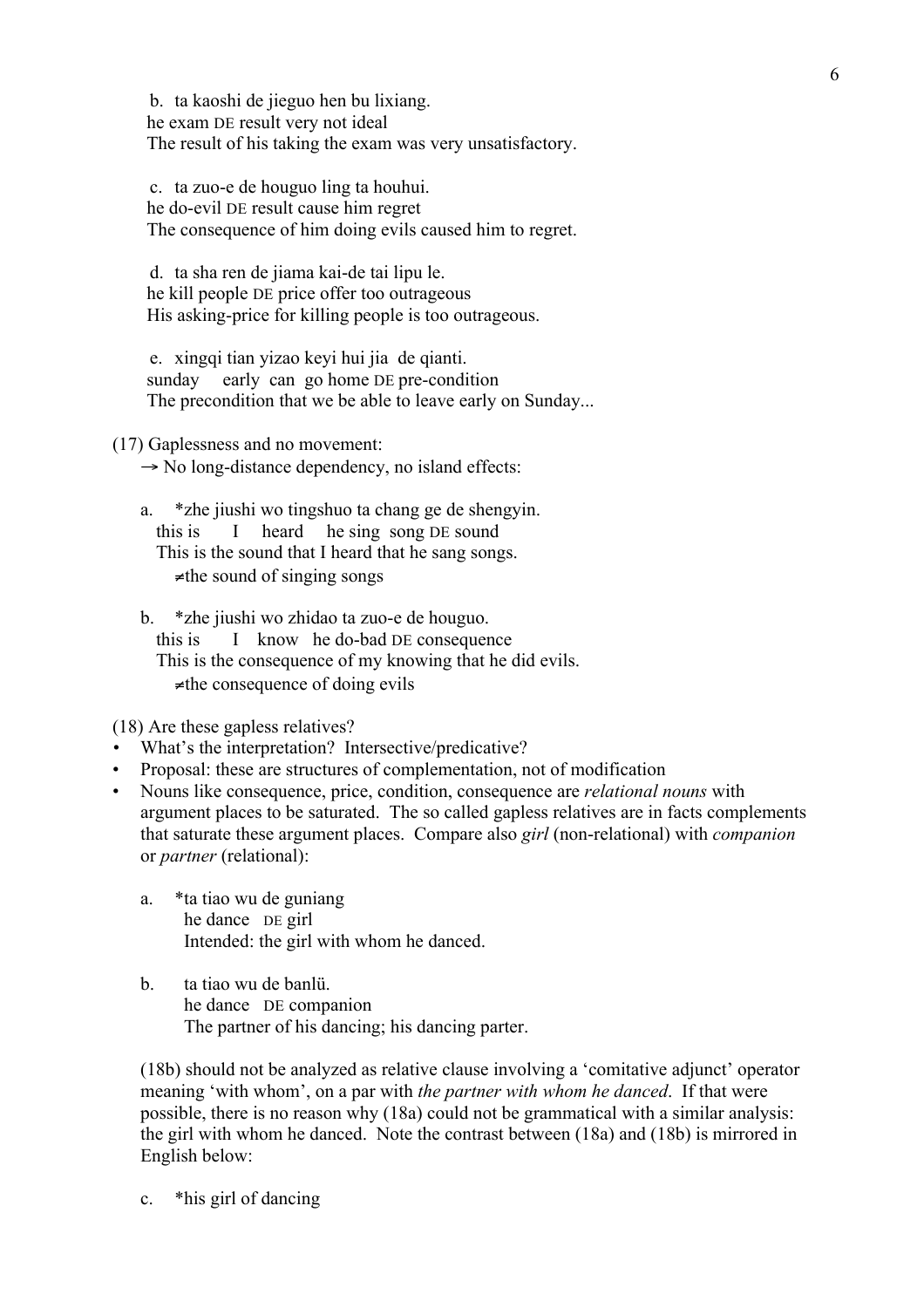d. his partner of dancing

(19) *guniang* vs. *banlü*

a. *guniang* is a one-place predicate:  $\lambda x$  (guniang (x)); (18a) is out by theta-theory because 'he danced' does not bind an argument position.

b. *banlü* is a two place predicate: λxλy(banlü (x, y)) *ta tiao*  $wu = v$ 

*ta tiao wu de banlü* = λx (banlü (x, ta tiao wu))

 $\rightarrow$  "Gapless relatives" are nominal complements.

 $\rightarrow$  the non-existence of gapless relatives

(20) Move evidence for complement status

a. Zhangsan de hen piaoliang de tiao wu de wuban Zhangsan DE very pretty DE dance DE partner Zhangsan's very pretty dancing partner

b. \*Zhangsan de tiao wu de hen piaoliang de wuban. Zhangsan DE dance DE very pretty DE partner \*Zhangsan's dancing very pretty partner.

- a. Spec > Adjunct > Complement > Head
- b.  $*Spec > Complement > Adjunct > head$

(21) Yafei Li (1997): DP complements may precede adjuncts

a. Yang Xiansheng de dui Hunglowmeng de yisibugou de fanyi. Yang Mr. DE to Hunglowmeng DE meticulous DE translation Mr. Yang's meticulous translation of HLM.

b. ?Yang Xiansheng yisibugou de dui Hunglowmeng de fanyi. Mr. Yang's meticulous translation of HLM.

 $\rightarrow$  DP complements cannot stay in surface complement position; but PP or clausal complements can.

## *3.3. Constraints on Adjunct Relativization*

- OK: time, place, reason, means/manner/instrument \*: comitative, result, etc.
- Ning: one-word vs. phrasal adjuncts: only single-word operators can have null counterparts. Multiple-word operators cannot be null. Problem: ta xizao de feizao 'the soap that he bathes'
- Or: adverbial adjuncts that relativize are arguments of certain functional categories (Cingue 1999). Comititve, etc. are truly adjuncts. They canot be relativized by the NOP strategy.

## **4. Idioms and Promotion**